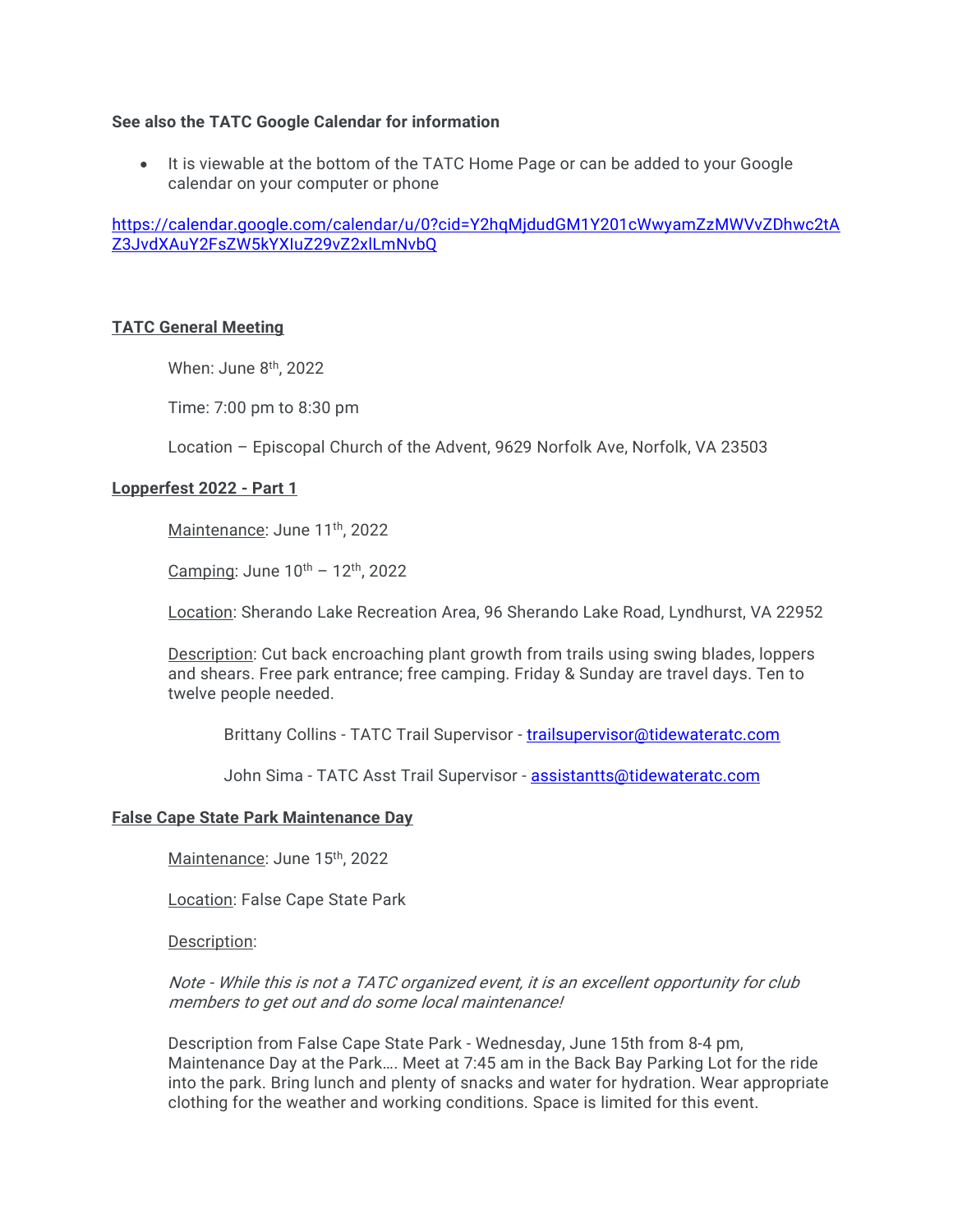To register for this event, call the park office at 757-426-7128 to get your name on the list ASAP. These events fill up fast.

### USFS Hazard Tree Awareness Training

Maintenance: June 21st, 2022

Location: TBD

Description: The USFS offered a two-part online course on June 1st and 2nd. An inperson version of this same information will take place for TATC and our contiguous clubs on June 21st at a location yet to be determined but possibly in the Sherando area.

The online courses will be led by USFS Region 8 and 9 Plant Pathologists and address sophisticated methods of determining tree health. The online courses are open to everyone. We encourage members who frequently work in USFS our area of responsibility and especially anyone who routinely works alone to take these courses.

The in-person course enrollment is limited. If you are interested, please send an email requesting enrollment to education@tidewateratc.com

### Lopperfest 2022 - Part 2

Maintenance: July 9th, 2022

Camping: July  $8<sup>th</sup> - 10<sup>th</sup>$ , 2022

Location: Sherando Lake Recreation Area, 96 Sherando Lake Road, Lyndhurst, VA 22952

Description: Cut back encroaching plant growth from trails using swing blades, loppers and shears. Free park entrance; free camping. Friday & Sunday are travel days. Ten to twelve people needed.

Brittany Collins - TATC Trail Supervisor - trailsupervisor@tidewateratc.com

John Sima - TATC Asst Trail Supervisor - assistantts@tidewateratc.com

# TATC General Meeting

When: July 13th, 2022

Time: 7:00 pm to 8:30 pm

Location – Episcopal Church of the Advent, 9629 Norfolk Ave, Norfolk, VA 23503